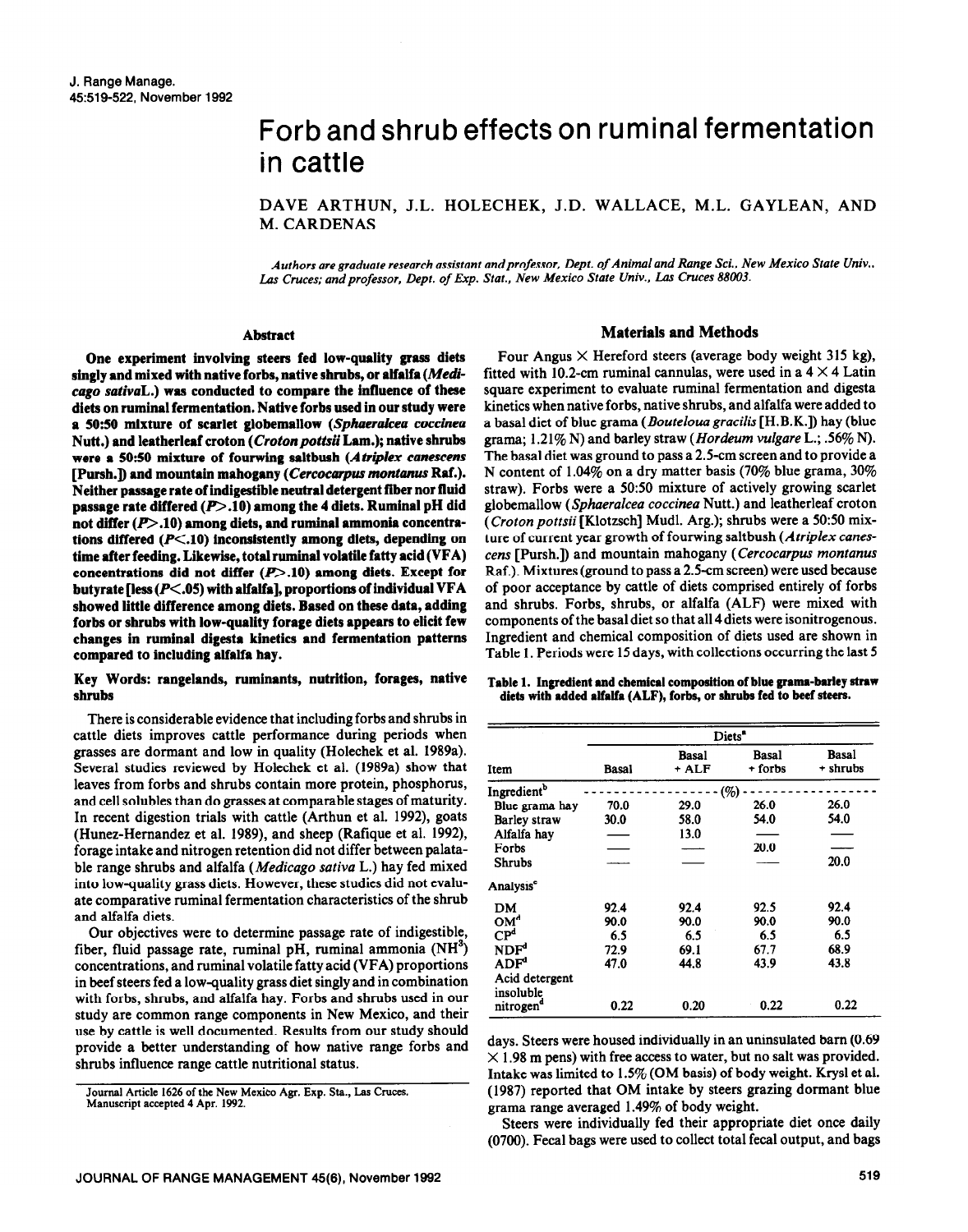were changed twice daily. Feces from each steer were mixed thor-<br>oughly each day, and a 10% subsample was dried at 50° C in a with main-plot factors as the subplot. The Latin square error was oughly each day, and a 10% subsample was dried at 50 $\degree$  C in a forced-air oven, ground to pass a 2-mm screen, and composited by used to test main-plot effects, and the residual was used to test steer within period. steer within period.

On day 1 of the collection period, 200 ml of Co-EDTA (Uden et al. 1980) were dosed into the rumen just before the morning feeding. Pond et al. (1981) reported a dose  $\times$  meal interaction; therefore, all animals were dosed at the same time relative to feeding for each period. Ruminal samples (250 ml) were taken at 4,8, 12,24, 32, and 36 hours after dosing. The pH of digesta samples was measured (combination electrode), and samples were strained through 8 layers of cheesecloth. Strained ruminal fluid was acidified with 7.2N  $H_2SO_4(1 \text{ ml}/100 \text{ ml})$ , frozen, and later analyzed for  $Co, NH<sub>3</sub>, and VFA. On day 5, at 4 hours after-feeding, the rumen$ of each steer was hand-evacuated, contents were weighed, mixed thoroughly, and a subsample taken, dried at 50° C, ground to pass a 2-mm screen, and retained for later analyses.

Duplicate 8-cm  $\times$  16-cm nylon bags (pore width 26  $\pm$  6 $\mu$ m, length  $42 \pm 5 \mu m$ ) were suspended in the rumen on day 2 of the collection period to estimate in situ digestion. Nylon bags were filled with a 3-g sample (ground to pass a 2-mm screen) of the basal diet. Nylon bags devoid of forage served as blanks. All steers received 3 bags per incubation time (duplicate sample of basal diet plus 1 bank). Bags were retrieved after 0,6, 12,24,48,72, and 96 hours, then rinsed with tap water until rinse water was clear. Samples were dried at 50° C for 48 hours, weighed, and later assayed for residual neutral detergent fiber (NDF), (Goering and Van Soest, 1975).

## **Laboratory Analyses**

Ruminal fluid samples were thawed at room temperature and centifuged at  $10,000 \times G$  for 10 min. Supernatant fluid was analyzed for Co by atomic absorption spectroscopy with an air-plusacetylene flame (McCollum and Galyean 1985) and for ammonia by the procedure of Broderick and Kang (1980). After adding 2-ethyl-butyric acid as an internal standard, fluid was recentrifuged at  $10,000 \times G$  for 10 min, and VFA concentrations were analyzed by gas chromatography (Goetsch and Galyean 1983).

Fluid dilution rates were calculated by regressing the natural logarithm of Co concentrations against time. Ruminal fluid volume was calculated by dividing marker dose by marker concentration in the rumen at 0 hour.

Ruminal fill (collected 4 hours after feeding) and feed indigestible NDF (INDF) contents were determined using procedures described by Krysl et al. (1988). Ruminal fluid inoculum was from 2 steers fed ALF hay. Passage (Kp) of INDF was estimated by dividing INDF intake by INDF ruminal fill; division by 24 yields an estimate of passage per hour.

#### **Statistical Analyses**

Analysis of variance was conducted using GLM procedures of SAS (1984). Digesta flow and ruminal fill data were analyzed with a model that included treatment (diets), period, and animal as sources of variation. Preplanned orthogonal contrasts were made between forbs and shrubs. If forbs and shrubs were different  $(P<.10)$ , means were separated by the least significance difference method. If forbs and shrubs did not differ  $(P>10)$ , they were contrasted with ALF. If no differences  $(P>10)$  were observed, forbs, shrubs, and ALF were contrasted with the basal diet. If ALF differed ( $P$ <.10) from forbs and shrubs, ALF was contrasted with the basal diet. Nonlinear regression analysis was used to analyze in situ nylon bag rate of disappearance data (Mertens and Loften 1980). Percentage NDF remaining at each incubation time and disappearance rate were analyzed with the same model as digesta flow and fill data. Ruminal fermentation measurements ( $\rm pH$ ,  $\rm NH_3$ , and VFA) were analyzed as a split-plot design, with a Latin square

#### **Results and Discussion**

#### **Passage Rate**

Estimates of ruminal INDF passage rate did not differ  $(P>10)$ among diets (Table 2). Our values were considerably less than

## **Table 2. Ruminai indigestible aeutrai detergent fiber passage and fiuid dilution rate in steers fed a iowquaiity basai** forage **diet with or without forbs, shrubs, or aifaifa.**

| Item                 | Basal<br>diet | <b>Basal</b><br>+ ALF<br>diet | Basal<br>+ forbs<br>diet | Basal<br>+ shrubs<br>diet | SE"  |
|----------------------|---------------|-------------------------------|--------------------------|---------------------------|------|
| INDF passage,        |               |                               |                          |                           |      |
| $%$ /hour            | 1.1           | 0.9                           | 1.0                      | 1.0                       | 0.10 |
| Particulate turnover |               |                               |                          |                           |      |
| time, hour           | 90.9          | 111.1                         | 100.0                    | 100.0                     | 2.60 |
| Fluid dilution rate, |               |                               |                          |                           |      |
| $%$ /hour            | 7.0           | 6.1                           | 6.6                      | 8.1                       | 0.88 |
| Fluid volume, liters | 39.1          | 45.4                          | 38.2                     | 32.3                      | 8.4  |

 $n = 4$ .

those reported by Krysl et al. (1987), who summarized the results of 20 trials with cattle grazing blue grama rangelands in southcentral New Mexico. In their study, cattle grazing dormant and actively growing rangelands had an average Kp of 3.l%/hour and 3.8%/hour, respectively. The lower passage values reported in our study may reflect forage differences, but more likely are a function of different techniques.

Rare-earth labeling techniques used to estimate particulate passage typically yield faster passage rates than techniques like ours that rely on measurement of indigestible forage components. For example, Del Curto et al. (1990) reported indigestible ADF-based passage estimates of approximately 2%/ hour in steers fed tallgrassprairie forage plus supplement (1.5% of body weight); these values are intermediate between our INDF-based estimate and those of Krysl et al. (1987). Rare earth-labeling techniques like those used by Krysl et al. (1987) are subject to migration of the marker from originally labeled particles to small feed particles and bacteria (Combs et al. 1992). Hence, faster passage rate estimates might be expected with rare-earth-labeled forage than with a technique based on fill of an indigestible forage component. In addition, our technique assumes steady-state conditions (constant ruminal fill), which is not likely the case in limit-fed ruminants fed once daily.

Fluid dilution and volume did not differ  $(P>10)$  among treatments (Table 3). Fluid dilution rate  $(\frac{m}{h})$  was similar to values reported by McCollum and Galyean (1985) in steers fed prairie hay (1.69% of body weight), but less than in other studies where steers consumed similar diets, but at higher intakes (Funk et al. 1987).

## **Ruminal Ammonia and pH**

Treatment means for NHs concentration were analyzed within sampling times because of a treatment by sampling time interaction ( $P<$ .10). Differences among treatments were noted at 4 hours after feeding, with less ( $P<.05$ ) NH<sub>3</sub> with the ALF diet than for the basal diet (Table 3). At 8 hours after feeding, the shrub diet had a lower ( $P \le 10$ ) NH<sub>3</sub> concentration than the other 3 diets. Ruminal NHs concentrations peaked 24 hours after feeding for the basal diet, 8 hours for basal plus forbs and 12 hours for the ALF and shrub diets. Ruminal  $NH<sub>3</sub>$  concentrations ranged from 2.3 to 6.2 (mg/ 100 ml), which agrees with reported values for cattle consuming similar diets (Funk et al. 1987, Krysl et al. 1987).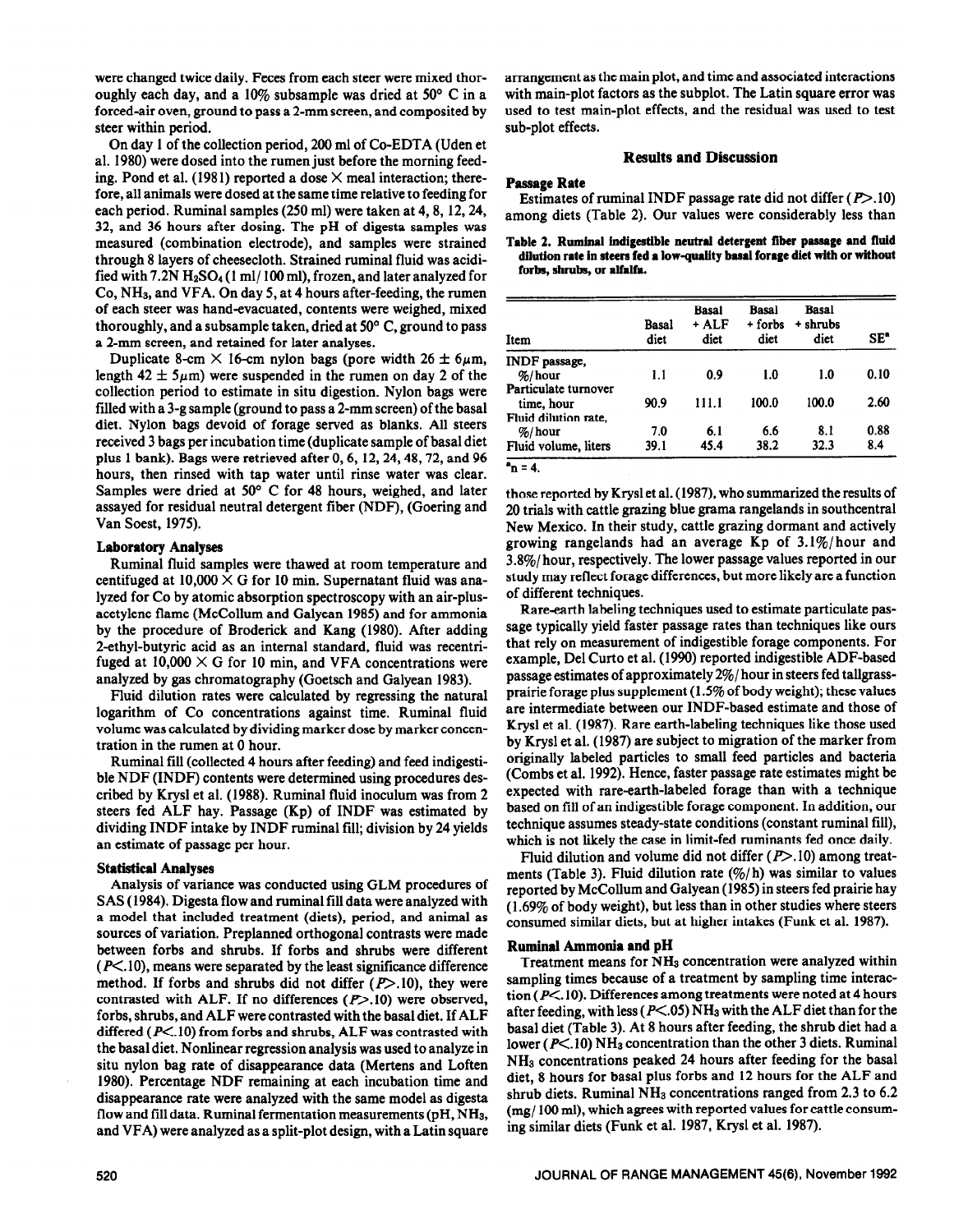**Table 3. Rumirul ammonia concentration (mg/lOO ml) in steers fed a low-quality basal forage with or witbout alfalfa, forbs, or shrubs.** 

|                  | Diet <sup>a</sup>       |                       |                         |                          |                            |
|------------------|-------------------------|-----------------------|-------------------------|--------------------------|----------------------------|
| Sampling<br>time | Basal                   | <b>Basal</b><br>+ ALF | <b>Basal</b><br>+ forbs | <b>Basal</b><br>+ shrubs | $\mathbf{SE}^{\mathbf{f}}$ |
| (Hour)           | $(mg/100 \text{ ml})$ - |                       |                         |                          |                            |
| 0                | 4.6                     | 5.0                   | 3.1                     | 3.2                      |                            |
|                  | $5.2^d$                 | $2.9^\circ$           | $4.2^{de}$              | 4.2 <sup>de</sup>        | .8                         |
| 8                | 5.1 <sup>b</sup>        | 6.1 <sup>b</sup>      | $5.4^{6}$               | 2.3 <sup>c</sup>         | .7                         |
| 12               | 4.8                     | 6.2                   | 5.2                     | 5.2                      | .8                         |

**\*Basal = 70% blue grama hay, 30% barley straw, ALF = alfalfa, forbs** <sup>q</sup> **50:50 mixture of scarlet globemallow and leatherleaf croton, shrubs =** 

**5050 mixture of fourwing saltbush and mountain mahogany. bcRow** means that do not have common superscripts differ (P<.05).

**d'Ro~ means that do not have common superscripts (PC. 10.** 

 $f_n = 4$ .

Slyter et al. (1979) suggested a minimum of 2.2 mg/ 100 ml of NHs for optimum microbial protein synthesis. Maximum microbial growth, however, required 3 to 5 mg/ 100 ml (Satter and Slyter 1974). Ruminal NHs concentrations in the present experiment appear to be within the range for optimum microbial growth. Because of experimental constraints (e.g., fixed intake and isonitrogenous diets), large fluctuations in NH<sub>3</sub> concentrations were not anticipated.

Ruminal pH did not differ  $(P>10)$  among diets. Because no treatment by sampling time interaction was detected  $(P>10)$ , means were pooled across sampling time. Ruminal pH had an overall mean of 6.6, which agrees closely with previous research for cattle consuming similar diets (McCollum et al. 1985, Krysl 1986, Funk et al. 1987, Caton 1987, Freeman 1987). Hoover et al. (1984) reported a pH of 6.5 was optimal for fiber and OM digestion. A generally accepted range of 6.2 to 7.0 for grazing ruminants has been suggested by  $\overline{Q}$ rskov (1982), with pH values below 6.2 resulting in inhibited cellulolytic bacterial growth. Hence, the pH values in our study fall within the optimum range for OM digestion and microbial growth.

#### **Ruminal VFA**

Total ruminal VFA concentrations did not differ (P>.10) among treatments averaged over all sampling times (Table 4). A

Table 4. Ruminal total VFA concentration and molar proportions of **acetate, proplonate, butyrate, valerate, isovalerate, end isobutyrate in steers fed 8 low-quelity base1 for8ge with or tithout alfalfa, forbs, or**  shrubs.

|                             | Diet <sup>*</sup> |                  |                  |                   |               |
|-----------------------------|-------------------|------------------|------------------|-------------------|---------------|
| Item                        | Basal             | Basal<br>+ ALF   | Basal<br>+ forbs | Basal<br>+ shrubs | SEf           |
| Total, mM <sup>e</sup>      | 67.0              | 67.0             | 64.9             | 64.5              | 4.6           |
|                             |                   | mol/100 mol -    |                  |                   |               |
| Acetate <sup>®</sup>        | 72.4              | 73.4             | 72.4             | 72.7              | .5            |
| Propionate <sup>e</sup>     | 17.9              | 18.3             | 18.3             | 18.0              | .4            |
| <b>Butyrate<sup>®</sup></b> | 8.0 <sup>d</sup>  | 6.7 <sup>c</sup> | 7.6 <sup>d</sup> | 7.7 <sup>d</sup>  | $\mathbf{.2}$ |
| Valerate <sup>e</sup>       | .41               | .45              | .43              | .43               | .03           |
| Isovalerate <sup>®</sup>    | .65               | .58              | .60              | .64               | .08           |
| Isobutyrate <sup>®</sup>    | .58               | .58              | .56              | .54               | .06           |

**\*Basal = 70% blue grama hay, 30% barley straw, ALF = alfalfa, forbs = 50:50** mixture of scarlet globemallow and leatherleaf croton, shrubs = 50:50

**The means averaged over 7 times (0, 4, 8, 12, 24, 32, and 36 hours)** ces among in vitro rates of DM disappearance with change in after feeding (P>.10); no treatment  $\times$  sampling time interaction.  $\mathbf{r}$  = 28.

treatment  $\times$  sampling time interaction was not detected ( $P$ >.10). Rafique (1988) also found no treatment effects on total VFA when sheep were fed the same diets as in our study. Freeman (1987), who fed steers a diet similar to the one in the present study [prairie hay  $(Aqrop)$ ron spp.); 5.9% CP], reported no treatment effects on total VFA when prairie hay was supplemented with 20 or 40% CP supplements. Pordomingo (1989) reported that total VFA concentrations were not altered when steers grazing summer blue grama rangeland were supplemented with whole-shelled corn. Holechek et al. (1989b) observed no differences in in vitro total VFA concentrations between grasses, forbs, and shrubs (collected from rangeland in eastern New Mexico) when incubated with inoculum from steers consuming a diet of prairie-grass hay.

Ruminal proportions of acetate did not differ  $(P>10)$  among treatments. Greater proportions of acetate are often associated with decreased forage quality because acetate is an end-product of cell wall fermentation (Van Soest 1982). Similarly, Rafique (1988) reported no differences in acetate proportions with sheep fed the same diets used in our experiment. Ruminal propionate molar proportions also did not differ  $(P>10)$  among treatments. Propionate tends to increase relative to acetate as forage quality increases because propionate is an end-product of cell soluble fermentation. Legumes and forbs typically contain more cell soluble than do grasses; however, in our study, the slightly greater cell wall content of the basal forage than of mixtures was evidently not enough to alter molar proportions of acetate or propionate.

Basal plus ALF had the least  $(P<.01)$  butyrate molar proportions, with no differences among the other 3 diets. Butyrate, like propionate, is associated with higher forage quality, (primarily greater CP; Topps et al. 1965, McCollum et al. 1985, Krysl 1986, Pordomingo 1989). Decreased molar proportions of butyrate in the ALF diet are perplexing. Rafique (1988) found butyrate levels to be equal among the same diets when fed to sheep. Minor acids (valerate, isovalerate, isobutyrate; Table 4) did not differ among treatments. Caton (1987) reported no differences in minor VFA in protein supplemented and nonsupplemented steers grazing dormant blue grama range.

## **Digestibility**

**In situ rate of NDF disappearance from nylon bags did not differ (p>.lO) among treatments (Table** 5). These results agree with

**Table 5. In situ NDF disappearance and rates of disappearance of basal forage at various incubation times in steers fed a lowquality basal forage with or without alfalfa, forbs, or shrubs.** 

|                     | Diet <sup>a</sup> |                       |                         |                   |               |  |  |
|---------------------|-------------------|-----------------------|-------------------------|-------------------|---------------|--|--|
| Incubation<br>time  | <b>Basal</b>      | <b>Basal</b><br>+ ALF | <b>Basal</b><br>+ forbs | Basal<br>+ shrubs | $SE^{\prime}$ |  |  |
| (Hour)              | $(units)$ -       |                       |                         |                   |               |  |  |
| 6                   | 90.7              | 90.3                  | 92.6                    | 81.4              | 4.9           |  |  |
| 12                  | 91.6 <sup>b</sup> | $87.8^{bc}$           | $87.0^{bc}$             | $78.3^\circ$      | 3.4           |  |  |
| 24                  | 78.4              | 73.7                  | 75.8                    | 76.6              | 5.0           |  |  |
| 48                  | 63.0              | 47.8                  | 60.1                    | 54.5              | 6.7           |  |  |
| 72                  | 54.6              | 51.0                  | 47.1                    | 41.9              | 6.5           |  |  |
| Disappearance rate, |                   |                       |                         |                   |               |  |  |
| $%$ hour            | 3.7               | 3.1                   | 3.0                     | 2.8               | .57           |  |  |

**'Basal = 70% blue grama hay, 30% barley straw, ALF = alfalfa, forbs = 50~50**  mixture of scarlet globemallow and leatherleaf croton, shrubs = 50:50 **mixture of fourwing saltbush and mountain mahogany.** 

<sup>o,c</sup>Means in the same row with different letters in their superscripts differ  $(P<.05)$ .  $^{d}$ n = 4.

mixture of fourwing saltbush and mountain mahogany.<br> **b.c.dRow means that do not have common superscripts differ (P<.05).** <br> **McCollum and Galyean (1985), who observed no overall differen**percentage of dietary forbs with beef steers grazing blue grama